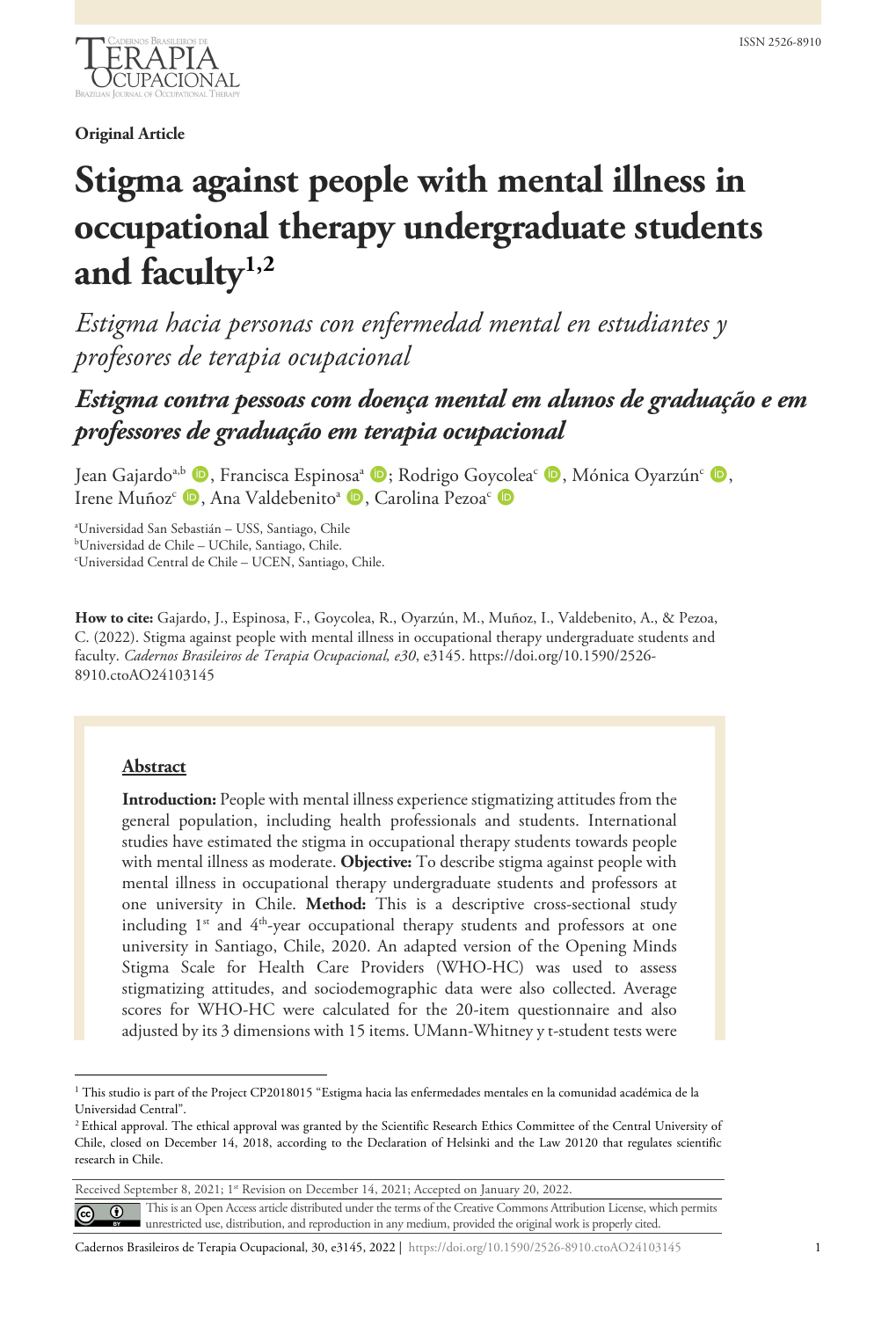used to estimate group differences. Sociodemographic data were analyzed with descriptive statistics. **Results:** Sample consisted of 87 subjects, average age 27 (18- 58), 81 (93%) women, 41 (47%) 4<sup>th</sup> year students, 28 (24%) 1<sup>st</sup> year students, and 22 (25%) professors. WHO-HC average score for the sample was 42,2 (28-57) indicating moderate to low stigmatizing attitudes. The  $1<sup>st</sup>$  year students obtained higher scores, with a non-significant difference. **Conclusion:** The results are consistent with previous literature estimating moderate to low levels of stigmatizing attitudes towards people with mental illness. Emerging differences were observed between  $1^{st}$  and  $4^{th}$ -year students, to be explored by further studies in larger samples and other contexts.

**Keywords:** Occupational Therapy, Social Stigma, Mental Health, Professional Training.

#### *Resumen*

**Introducción:** Las personas con enfermedad mental experimentan actitudes estigmatizadoras desde la población general, incluyendo profesionales y estudiantes de la salud. Estudios internacionales han estimado el estigma en estudiantes de terapia ocupacional hacia personas con enfermedad mental como moderado. **Objetivo:** Describir el estigma hacia personas con enfermedad mental en estudiantes y profesores de terapia ocupacional en una universidad chilena. **Método:** Estudio descriptivo transversal con docentes y estudiantes en 1° y 4° año de terapia ocupacional en una universidad en Santiago de Chile, año 2020. Se aplicó formato online de cuestionario *Opening Minds Stigma Scale for Health Care Providers* (OMS-HC), versión adaptada a Chile, y formulario de datos sociodemográficos. Se calculó puntajes promedio para cuestionario de 20 ítems y ajustado a tres dimensiones con 15 ítems. Se usó pruebas de UMann-Whitney y tstudent para diferencias entre grupos. Los datos sociodemográficos fueron analizados mediante estadística descriptiva. **Resultados:** Muestra de 87 personas, edad promedio 27 años (18-58), 81 (93%) mujeres, 41 (47%) estudiantes de 4° año, 28 (24%) estudiantes de 1° año, y 22 (25%) docentes. Puntaje promedio OMS-HC para muestra total fue 42,2 puntos (28-57), indicando nivel moderadobajo de actitudes estigmatizadoras. Estudiantes de 1° año obtuvieron mayores puntajes, pero diferencias no fueron significativas. **Conclusión:** Los resultados son consistentes con literatura previa refiriendo nivel moderado-bajo de actitudes estigmatizadoras hacia personas con enfermedades mentales. Las diferencias incipientes entre estudiantes de 1° y 4° año hacen pertinentes nuevos estudios con mayor tamaño muestral y en otros contextos.

**Palabras-clave:** Terapia Ocupacional, Estigma Social, Salud Mental, Formación Profesional.

#### *Resumo*

**Introdução:** As pessoas com doenças mentais vivenciam atitudes estigmatizantes da população em geral, incluindo profissionais de saúde e estudantes. Estudos internacionais estimam o estigma em estudantes de terapia ocupacional em relação a pessoas com doença mental como moderado. **Objetivo:** Descrever o estigma em relação às pessoas com doença mental em estudantes e professores de graduação em terapia ocupacional. **Método:** Estudo transversal e descritivo, com professores e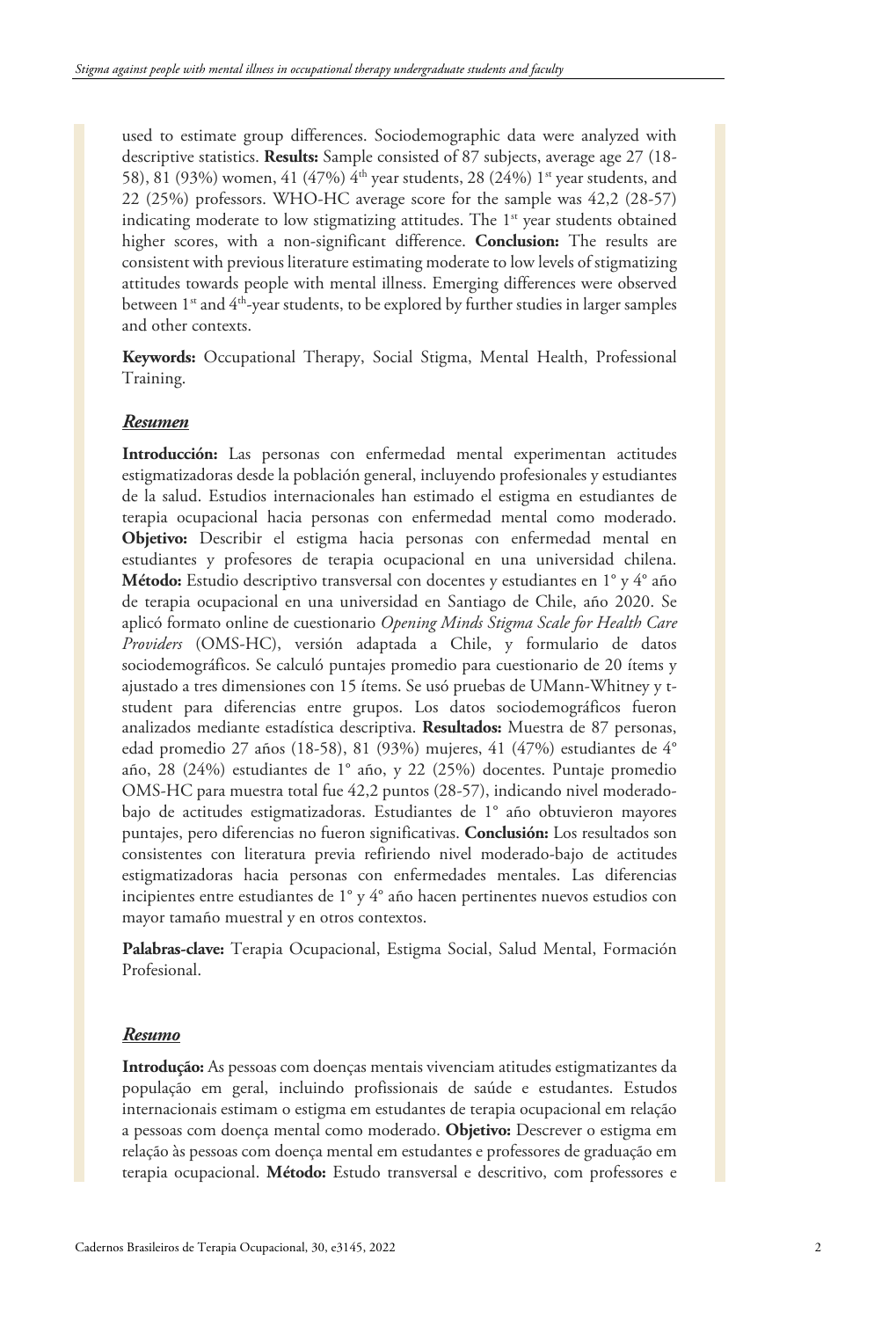alunos do 1º e 4º anos de terapia ocupacional em uma universidade de Santiago, Chile. Foi utilizado um formulário *online* (*Opening Minds Stigma Scale for Health Care Providers* [OMS-HC]) e um formulário de dados sociodemográficos. Os escores médios foram calculados para um questionário com 20 itens e ajustado para três dimensões com 15 itens. Foram utilizados os testes UMann-Whitney e t-Student para calcular as diferenças entre os grupos. Os dados sociodemográficos foram analisados por meio de estatística descritiva. **Resultados:** Amostra de 87 pessoas, idade média 27 anos (18-58), 81 (93%) mulheres, 41 (47%) alunos do 4º ano, 28 (24%) alunos do 1º ano e 22 (25%) professores. A pontuação média do OMS-HC para a amostra total foi 42,2 pontos (28-57), indicando nível moderadobaixo de atitudes estigmatizantes. Os alunos do 1º ano obtiveram pontuações mais altas, mas as diferenças não foram significativas. **Conclusão:** Os resultados são consistentes com a literatura anterior, referindo-se a um nível moderado-baixo de estigma em relação às pessoas com doenças mentais. As diferenças incipientes entre alunos do 1º e 4º anos sugerem ser relevantes novos estudos com uma amostra maior em outros contextos.

**Palavras-chave:** Terapia Ocupacional, Estigma Social, Saúde Mental, Capacitação Profissional.

#### **Introduction**

People diagnosed with a mental illness (PwMI) experience stigmatization by the general population (Corrigan, 2016). A mental illness is defined as certain medical conditions such as schizophrenia, bipolar disorder, or major depression, which cause a detriment in the social and occupational functioning of people (Goldman & Grob, 2006). In Latin America, mental illnesses are highly prevalent and constitute a significant burden for those living with these diagnoses (Minoletti et al., 2012).

Goffman (1963) defines stigma as a set of attributes of an individual that discredit and devaluate them by the rest of society, and that often leads to that individual being classified by others based on stereotypes of low social desirability. From Goffman's approach, the concept of stigma has been developed through various theoretical proposals. Link et al. (1989) propose the Modified Labeling Theory, based on Goffman's approaches on the attribution of negative characteristics to subjects under certain conditions. From a perspective focused on cognitive psychology, Thornicroft et al. (2007) propose that stigma occurs at three sequential levels: ignorance, prejudice, and discrimination. With a social cognition perspective, Corrigan et al. (2005) introduce the relationship of the social sphere in the generation of meanings by the individual and proposes that stigma is a phenomenon that occurs at least two levels of construction: public stigma and self-stigma. Public stigma corresponds to the perception in others about an individual that for them is socially unacceptable. This public stigma is also present in health and specifically mental health professionals, with growing evidence of their stigmatizing attitudes towards PwMI, which also means that professionals consider the possibility of working with PwMI unattractive or unnecessary (Wahl, 1999). Based on labeling, health professionals may perceive that PwMI do not have any other type of needs beyond their mental health diagnosis, which prevents them to access to comprehensive support (McCabe et al.,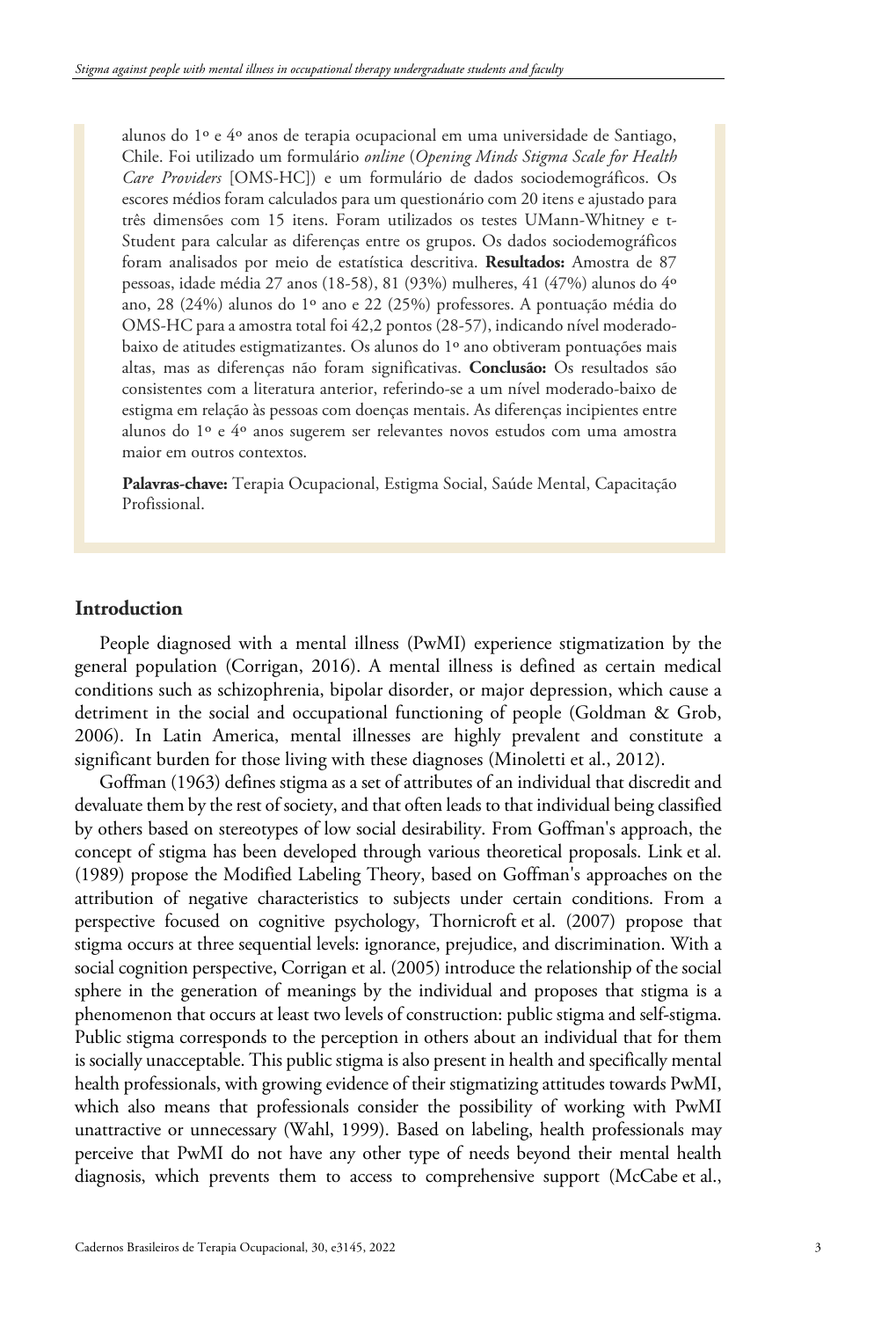2002). Patients that use the mental health care centers frequently refer that health profesionals are a source of stigmatization since in many cases they present attitudes of rejection, reduced encouraging advice, and derogatory comments towards PwMI (Wahl, 1999). Studies report that, although the attitudes of health professionals towards mental illness are more positive than those of the general public, paternalistic or negative behaviors are also frequent, especially in the prognosis and possibility of recovery of PwMI (Kingdon et al., 2004). These stigmatizing attitudes have consequences for PwMI, such as reduced self-esteem, shame, fear, and social avoidance, and experiences of discrimination and social distance from the general population (Corrigan & Fong, 2014).

It has been suggested that the training of professionals in healthcare can be highly technical or focused on the disease, focusing less on the person (Wagner et al., 2011). Also, students entering health careers may share public stigma towards PwMI as a reflection of their sociocultural system (Lien et al., 2021), which may increase the possibility of stigmatizing attitudes in their professional future. Therefore, it becomes necessary to evaluate the stigma in students and professors, considering professors as key elements in professional training.

Regarding the stigma towards PwMI in students of occupational therapy or the field of mental health, there is incipient literature on the subject. Larkings & Brown (2012) examined factors that predict stigma in a non-probability sample of 182 psychology students in Canberra, Australia (83% female), using the Social Distance Scale and the Community Attitudes Questionnaire. In the sample, they found a low-moderate level of stigma. Regarding the predictors of stigma, the analysis indicated that having previous quality contact with people with mental illness had a negative association with stigma. Similarly, stigma was greater in those students who had biological causal explanations for mental illness, while those students who related mental illness with psychological and environmental causes presented less stigma.

Querido et al. (2016) evaluated stigma in first-year students of healthcare programs, through a non-probabilistic convenience sample of 573 participants (81.5% female) including nursing, physiotherapy, dietetics, speech-language therapy, and occupational therapy. The occupational therapy subsample consisted of 24 participants. To assess stigma, we used the version translated into Portuguese of the Attribution Questionnaire Version (AQ-27). In the total sample, we found the presence of low to moderate stigma, with occupational therapy students having the lowest scores. Similarly, Masedo et al. (2021) carried out a comparative and cross-sectional study evaluating 927 final year students of university programs in nursing, medicine, psychology, and occupational therapy, in two Spanish universities and four Chilean universities, with a sample of 29 occupational therapy students. Comparatively, occupational therapy and psychology students reported lower levels of stigma towards PwMI than medical and nursing students.

A study by Beltran et al. (2006) investigated how a mentored internship program in mental health and psychiatric settings influenced the attitudes of 19 first-year occupational therapy students in Australia. Through secondary databases of the course, they found that the students made significantly more positive statements after the internship, as a reflection of attitudinal change in dimensions of normalizing contact, losing fear, and changing the deficit approach towards people with mental illness.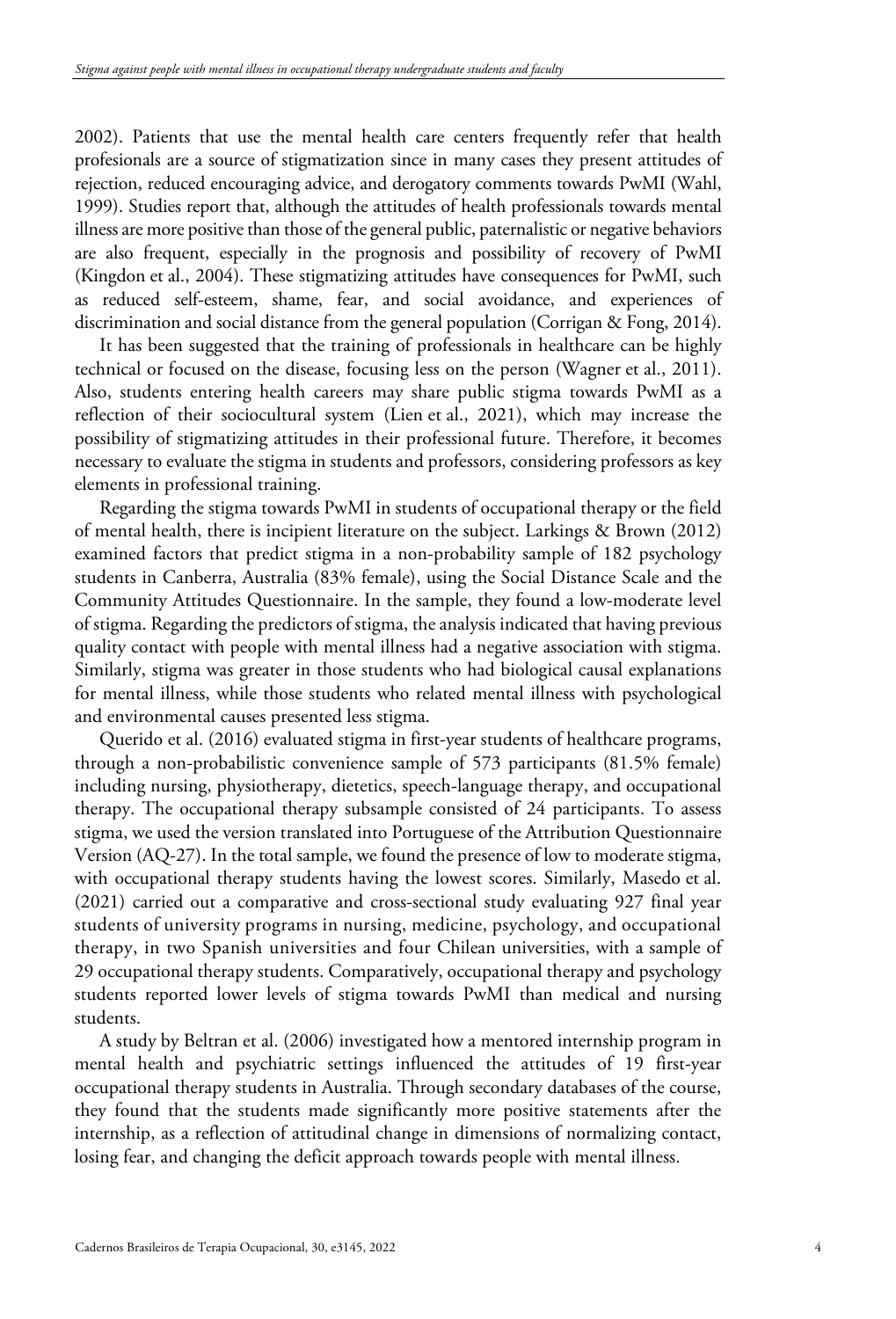Ozelie et al. (2018), through a pretest-posttest study evaluated if the simulation of hearing distressing voices affects attitudes towards people with auditory hallucinations in occupational therapy students. They used the Attitudes towards Mental Illness Questionnaire (AMIQ) to assess students before and after listening to the auditory hallucination simulation. The significant increase in AMIQ scores indicated greater empathy towards people with mental illness after the simulation,  $t$  (27) = -2.92, p = 0.039.

Ma & Hsieh (2020) evaluated the influence of an anti-stigma course for occupational therapy students in Taiwan using a pre-experimental design. A total of 16 students completed the course and stigma was measured with the Social Distance Scale. In those who took the course, a significant reduction in stigmatizing attitudes towards mental illness was found, which was maintained even one year later.

As noted, the literature shows the potential influence that professional training can have on attitudes towards people with mental illness by occupational therapy students.

Regarding the stigma towards people with mental illness in the occupational therapy area in Latin America, the literature is scarce, consistent with the local and regional scenario of the limited description of the stigma and strategies for its approach. Thus, we need further research that allows us characterize the phenomenon in different groups and develop interventions that are socioculturally relevant to the diversity of the region, including professional education (Mascayano et al., 2015; Ran et al., 2021). In the educational field, the assessment of stigma is necessary since it allows to identify and learn the magnitude of the problem for later interventions aiming to reduct stigma. This study sought to describe the stigma towards PwMI in students and professors of occupational therapy at a Chilean university, contributing with an exploration of the phenomenon from a South American context.

#### **Method**

#### **Design**

This is a cross-sectional and descriptive study with a sample of volunteer professors and students in the  $1^{st}$  and  $4^{th}$  years of the occupational therapy career in 2020 at a university located in Santiago, Chile.

#### **Data collection**

Data were collected between August and September 2020, through a digital form created in Google forms, with an estimated time of 10 minutes to be answered. The sample universe consisted of 192 students (67 first-year and 125 fourth-year) and 22 professors of the occupational therapy program. The sample was a non-probabilistic type, with recruitment by volunteers. Inclusion criteria for students were: to be 18 years old or older, to be a regular student of the  $1<sup>st</sup>$  or  $4<sup>th</sup>$  year of the occupational therapy program (being enrolled in at least one course of the actual level). Inclusion criteria for professors were: being a regular permanent or honorary professor, to lecture for the occupational therapy program during, at least, 1 year. The literature on occupational therapy and stigma includes mostly studies that evaluate educational interventions to reduce stigma towards people with mental illness in students, and cross-sectional,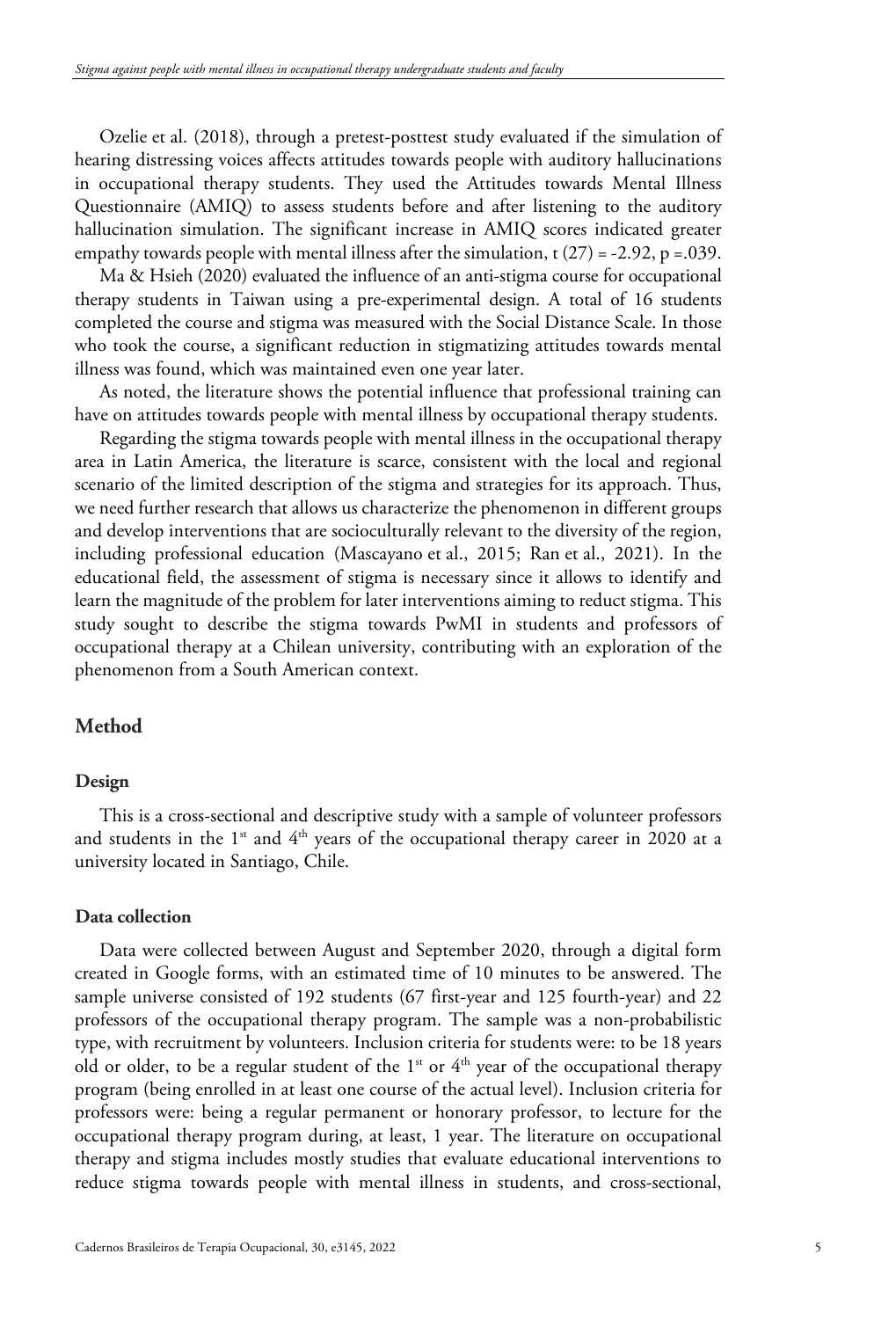descriptive, or analytical studies that describe and/or compare stigma between different careers in the health area, including occupational therapy. For this study,  $1<sup>st</sup>$  and  $4<sup>th</sup>$ -year students were selected to compare stigma in both groups, allowing questions to be raised about the possible factors influencing stigma, such as specific professional training.

#### **Instruments**

We used the Opening Minds Stigma Scale for Health Care Providers (WHO-HC) questionnaire (Kassam et al., 2012; Modgill et al., 2014) in its translated version and validated for its content in Chile (Sapag et al., 2019; Gajardo et al., 2021). This questionnaire assesses attitudes and intentions towards people with mental health conditions. The questionnaire was sent to the institutional emails of the professors and students of the occupational therapy career in a Chilean university, inviting them to respond voluntarily. A sociodemographic questionnaire was included to collect sociodemographic data of sample (gender, age, and presence of someone close with a mental illness).

#### **Data Analysis**

The WHO-HC questionnaire consists of 20 questions with a Likert-type response with scores from 1 to 5 respectively representing: completely disagree; disagree; neither agree nor disagree; agree; completely agree. A higher global score suggests greater stigmatizing attitudes (a score of 20 points is interpreted as a minimum stigmatizing attitude, and 100 points as a maximum stigmatizing attitude). Questions 3, 8, 9, 10, 11, 15, and 19 are coded inversely, assigning a lower score to disagree (Kassam et al., 2012). In addition to the average scores, it has been suggested to interprete the WHO-HC with 15 items divided into its three core dimensions "Attitudes towards people with mental health illnesses" (maximum score: 30 points), "Outreach and help-seeking" (maximum score: 20 points), and "Social distancing" (maximum score: 25 points) (Modgill et al., 2014).

We calculated the average scores considering the total of 20 items, and then, by separate according to the three dimensions for 15 items, by status (professor or student) and by student level (first or fourth year). Statistical tests of UMann-Whitney and t-student (according to variables) were applied to explore differences between groups. Sociodemographic data were analyzed using descriptive statistics. The survey was anonymous and randomized identifiers were used for analysis.

#### **Ethical considerations**

This study meant no risk or harm for the participants. Informed consent was required prior to the main questionnaire. The databases will be eliminated after 24 months from their collection. Ethical approval for the project (CP201805) was granted by the Scientific Research Ethics Committee of Universidad Central de Chile, on December 14, 2018, following the Declaration of Helsinki, CIOMS standards, and Law 20,120 that regulates scientific research in Chile.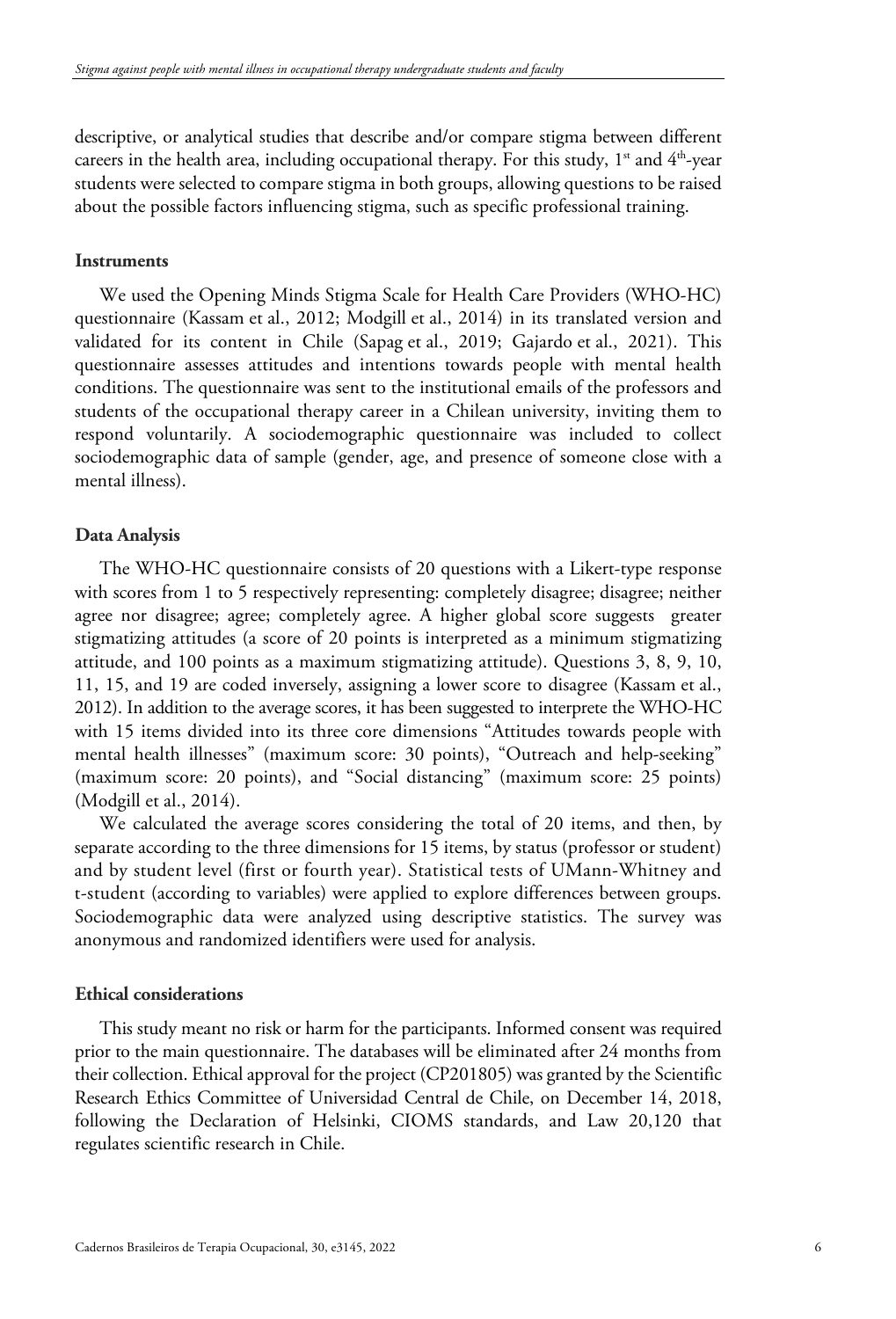### **Results**

The sample consisted of 87 people, with an average age of 27 years (18-58). According to status, a total of 65 students responded to the survey (41 fourth-year students, 28 first-year students), which represents 34% of the sample universe; 22 professors were included, representing 100% of the universe. The student class (n=65) had an average age of 22 years (18-34). The faculty staff had an average age of 41.5 years (34-58). Table 1 describes the sociodemographic characteristics of the total sample. Table 2 specifies the characteristics of the sample according to student or professor status. We want to highlight that 70% of the total sample reported having someone close to them with a mental illness.

| <b>Variables</b>                                                | Total |               |
|-----------------------------------------------------------------|-------|---------------|
|                                                                 | N(87) | $\frac{0}{0}$ |
| Gender                                                          |       |               |
| Female                                                          | 81    | 93            |
| Male                                                            | 6     | 7             |
| Marital status                                                  |       |               |
| Single                                                          | 68    | 78            |
| Married                                                         | 15    | 17            |
| Common-law marriage                                             | 2     | 2             |
| Divorced                                                        |       |               |
| They prefer not to answer                                       | 1     | 1             |
| They have someone close with a mental health problem or illness |       |               |
| Yes                                                             | 61    | 70            |
| No                                                              | 23    | 26            |
| They prefer not to answer                                       | 3     | 3             |

**Table 1.** Sociodemographic characteristics of the sample.

#### **Table 2.** Sociodemographic characteristics of the sample according to status

| <b>Variables</b>                                                | <b>Students</b> |              | Professors   |                |
|-----------------------------------------------------------------|-----------------|--------------|--------------|----------------|
|                                                                 | N(65)<br>$\%$   |              | N(22)        | $\%$           |
| Gender                                                          |                 |              |              |                |
| Female                                                          | 63              | 97           | 18           | 82             |
| Male                                                            | 2               | 3            | 4            | 18             |
| Marital status                                                  |                 |              |              |                |
| Single                                                          | 65              | 100          | 2            | 9              |
| Married                                                         | $\mathbf{0}$    | $\mathbf{0}$ | 16           | 73             |
| Common-law marriage                                             | $\theta$        | $\mathbf{0}$ | 2            | 9              |
| Divorced                                                        | $\theta$        | $\theta$     | 1            | 4.5            |
| They prefer not to answer                                       | $\mathbf{0}$    | $\mathbf{0}$ | 1            | 4.5            |
| They have someone close with a mental health problem or illness |                 |              |              |                |
| Yes                                                             | 40              | 61.5         | 21           | 95.5           |
| No                                                              | 22              | 33.8         | 1            | 4.5            |
| They prefer not to answer                                       | 3               | 4.6          | $\mathbf{0}$ | $\overline{0}$ |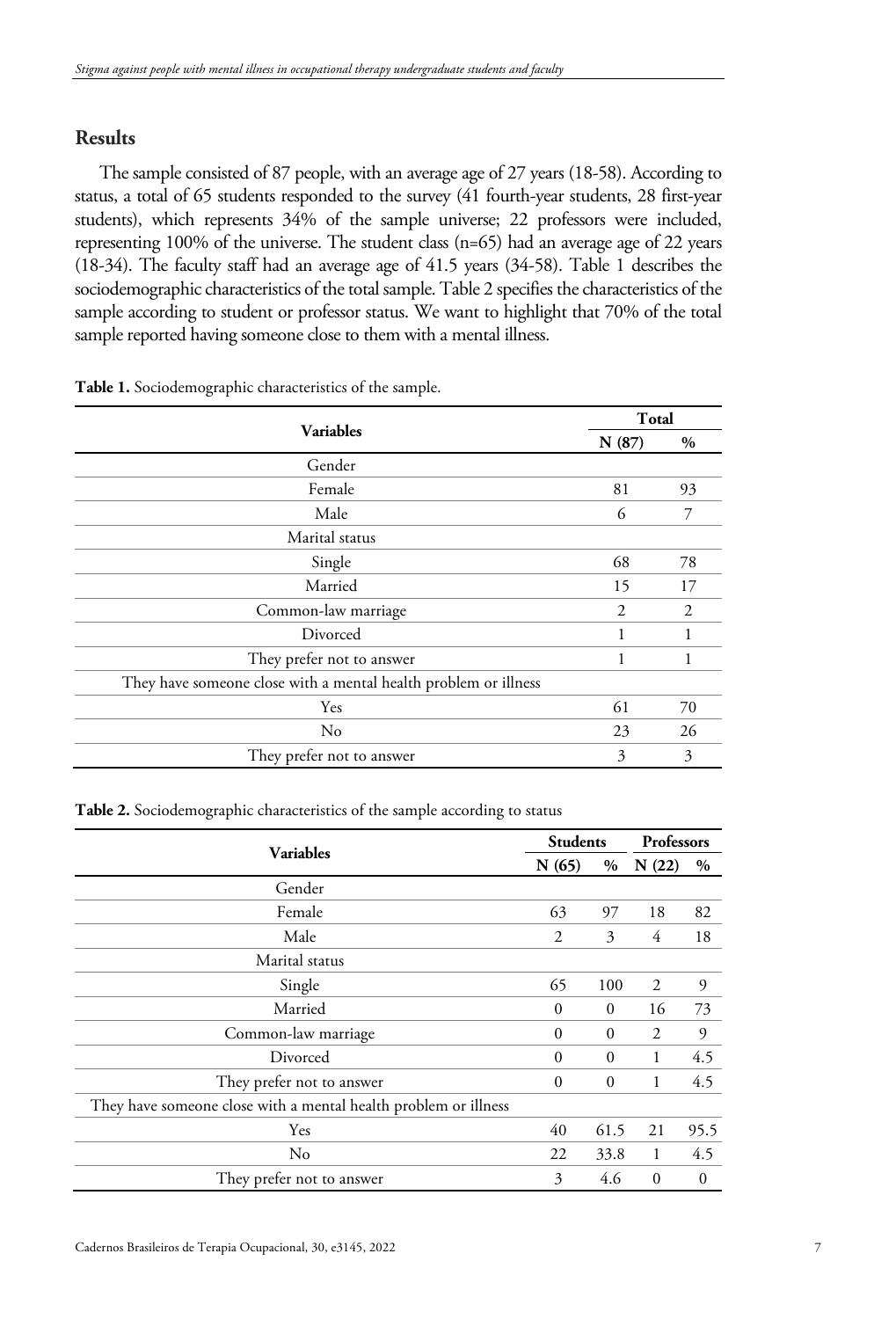The average WHO-HC score for the total sample  $(N=87)$  was 42.2 points, with a minimum of 28 and a maximum of 57. It is interpreted as a moderate-low level of stigmatizing attitudes towards PwMI. Figure 1 shows scores obtained in the three groups evaluated. Although the median scores are similar between the three different groups, greater variability can be observed in first-year students.



**Figure 1.** WHO-HC total scores by group (n=87)

In the average scores according to dimension in the total sample, a moderate level of stigmatizing attitudes is observed for the three dimensions (Table 3).

Table 3. Average WHO-HC score, according to subdimensions, in the total sample (N=87).

| <b>WHO-HC Dimension</b>                                             | Total WHO-HC dimension (15 items) |
|---------------------------------------------------------------------|-----------------------------------|
| Attitudes towards people with mental health conditions <sup>a</sup> | $11.6(6-18)$                      |
| Outreach and Help-Seeking <sup>b</sup>                              | $12.2(5-18)$                      |
| Social distancing <sup>c</sup>                                      | $8.63(5-17)$                      |
|                                                                     |                                   |

<sup>a</sup> questions 1, 12, 13, 14, 18 and 20, Maximum score 30 points. <sup>b</sup> questions 4, 6, 7, 10. Maximum score: 20 points.  $c$  questions 3, 8, 9, 17, 19. Maximum score: 25 points.

Regarding the differences in scores in the groups of students, the average WHO-HC score (of 20 items) for first-year students was 42.2 (33-55), and for fourth-year students was 41.9 (30-55), representing for both groups a moderate level of stigmatizing attitudes towards people with mental illness, with difference not statistically significant ( $p=0.87$ ). Table 4 details the average scores for first- and fourth-year students according to the WHO-HC dimension (15 items), with differences not statistically significant.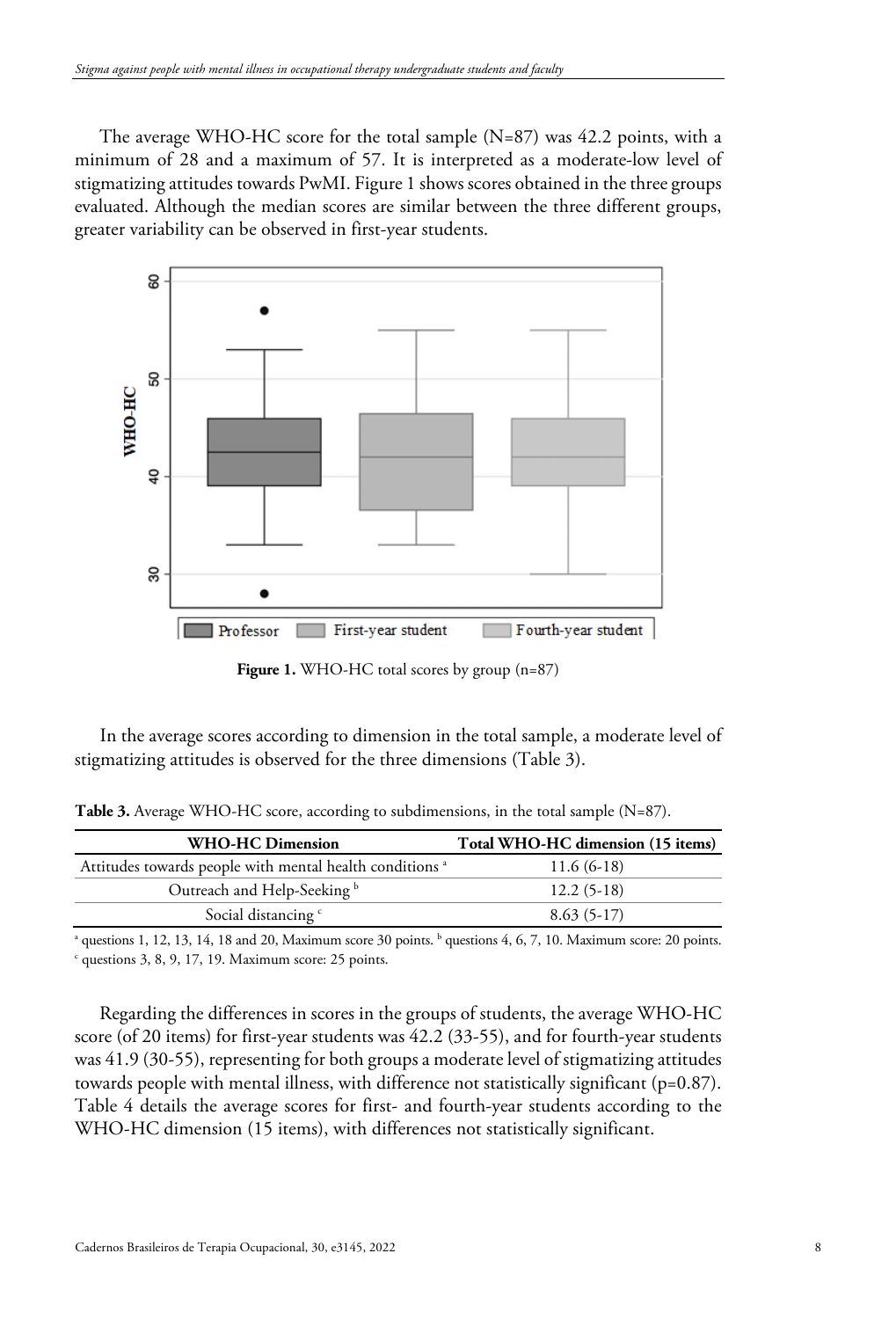| WHO-HC Dimension                                                    | First-year Fourth-year p-value |      |
|---------------------------------------------------------------------|--------------------------------|------|
| Attitudes towards people with mental health conditions <sup>a</sup> | $12(6-16)$ $11(6-18)$          | 0.16 |
| Outreach and Help-Seeking <sup>b</sup>                              | $8.9(4-13)$ $8.8(5-13)$        | 0.97 |
| Social distancing <sup>c</sup>                                      | $7.9(5-11)$ $8.8(5-15)$ $0.22$ |      |

**Table 4.** Average scores for first- and fourth-year students according to the dimension of WHO-HC (n=65).

<sup>a</sup> questions 1, 12, 13, 14, 18 and 20, Maximum score 30 points.  $\frac{1}{2}$  questions 4, 6, 7, 10. Maximum score: 20 points. questions 3, 8, 9, 17, 19. Maximum score: 25 points.

#### **Discussion**

This study aimed to explore stigma towards people with mental illness in a sample of first- and fourth-year occupational therapy professors and students at a Chilean university. The results show moderate-low levels of stigmatizing attitudes in the sample, with no high scores that indicate high stigmatization. This information is consistent with previous studies, which have reported moderate and low levels of stigmatizing attitudes in occupational therapy students and others in the mental health area, along with representing a group with less stigma compared to nursing and medical students, for example. Therefore, the possibility of studies that allow investigating the modulating factors of stigma towards PwMI in occupational therapy students arises. For example, previous studies in psychology students have revealed the relationship between personality factors and beliefs about the causes of mental illness as mediators of stigmatizing attitudes (Larkings & Brown, 2012).

A distinctive contribution of this study is to have explored differences between students according to their year of professional training, identifying that, both in the dimensions of attitudes towards PwMI, and dissemination and search for help, the firstyear students presented higher scores than those of the fourth year. Although these differences were not statistically significant, they could indicate a trend to evaluate in subsequent studies using larger or representative samples. Also, there could be a modulating effect of specific occupational therapy training , to be addressed by future analytical studies.

One strength of this study is its sample of 65 students, considering previous studies with samples not larger than 29 occupational therapy students (Querido et al., 2016; Masedo et al., 2021). However, despite this comparative advantage, a limitation of this study is its voluntary non-probabilistic sample that may favor the rectruitmen of partipants with interest on the topic. Therefore, results might underestimate the level of stigmatizing attitudes. In this study, we observed that the majority of the sample reported having someone close living with a mental illness, which was not possible to contrast. This information might be biased because criteria to define mental illness were not specified in the form. However, previous literature has referred that significant contact represents a protective factor in the development of stigmatizing attitudes (Corrigan & Fong, 2014).

Another strength of this study is the use of a questionnaire previously validated and adapted in Chile (Sapag et al., 2019; Gajardo et al., 2021). Only one similar study addressing stigma in Chilean occupational therapy students was found and it did not utilize a previously validated or adapted questionnaire (Masedo et al., 2021).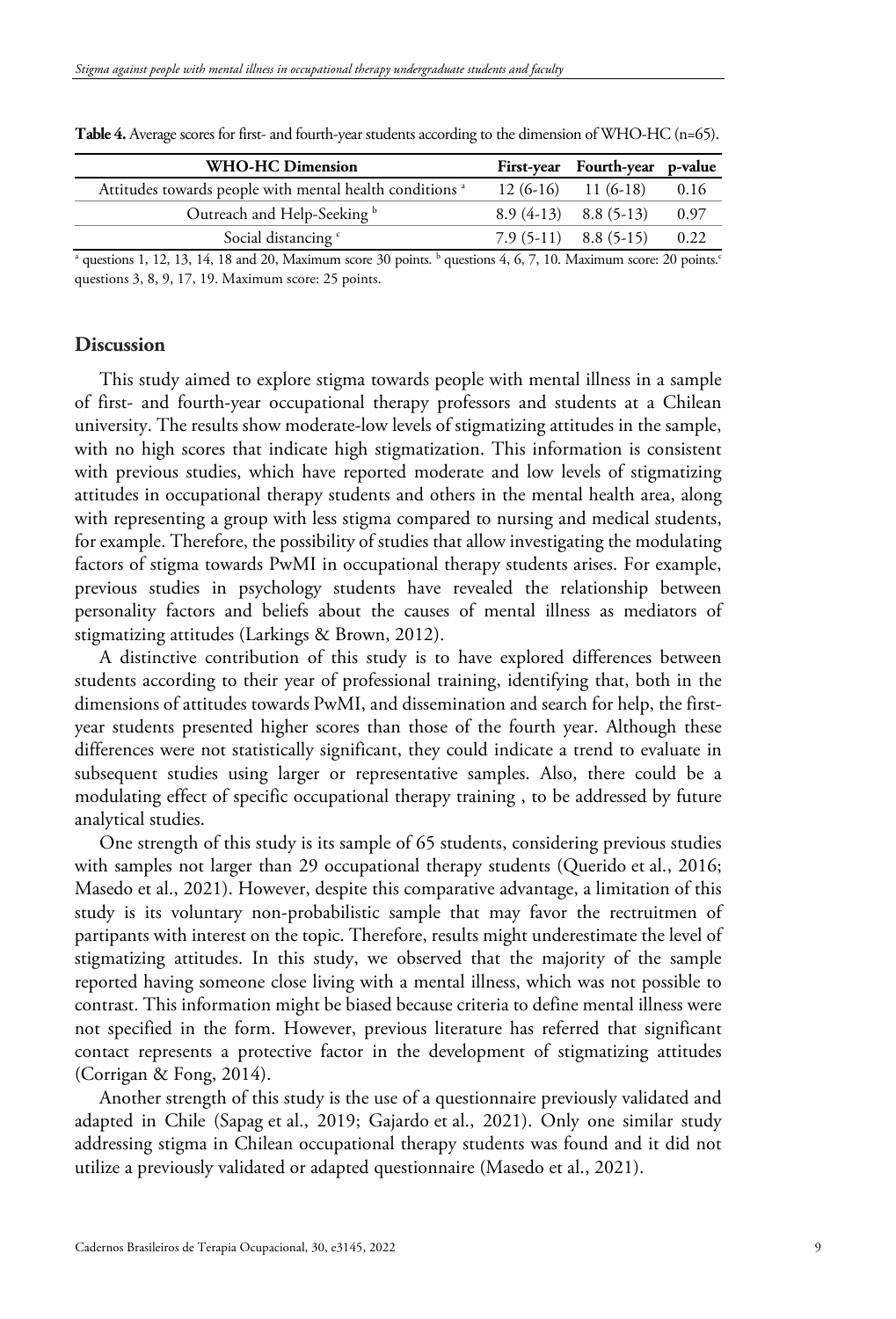Considering the state of the art, both globally and locally, further studies describing stigma in larger samples are needed, as well as studies designing and testing interventions to reduce stigma towards PwMI. A recent systematic review of actions to reduce stigma towards PwMI in health professions students reported that educational strategies, together with social contact with PwMI are the most effective anti-stigma intervention evaluated to date (Lien et al., 2021).

#### **Conclusion**

The results of this study are consistent with the limited previous literature describing moderate-low levels of stigmatizing attitudes towards people with mental illness in occupational therapy students and professors. The emerging differences between 1<sup>st</sup> and  $4<sup>th</sup>$ -year students raise the need of furthe studies using larger sample sizes in various contexts. In Latin America, more research is needed to describe stigma and evaluate interventions to reduce it in occupational therapy education.

#### **References**

- Beltran, R. O., Scanlan, J. N., Hancock, N., & Luckett, T. (2006). The effect of first year mental health fieldwork on attitudes of occupational therapy students towards people with mental illness. *Australian Occupational Therapy Journal*, *54*(1), 42-48. http://dx.doi.org/10.1111/j.1440-1630.2006.00619.x.
- Corrigan, P. W. (2016). Lessons learned from unintended consequences about erasing the stigma of mental illness. *World Psychiatry: Official Journal of the World Psychiatric Association*, *15*(1), 67-73. http://dx.doi.org/10.1002/wps.20295.
- Corrigan, P. W., & Fong, M. W. (2014). Competing perspectives on erasing the stigma of illness: what says the dodo bird? *Social Science & Medicine*, *103*, 110-117. http://dx.doi.org/10.1016/j.socscimed.2013.05.027.
- Corrigan, P. W., Kerr, A., & Knudsen, L. (2005). The stigma of mental illness: explanatory models and methods for change. *Applied & Preventive Psychology*, *11*(3), 179-190. http://dx.doi.org/10.1016/j.appsy.2005.07.001.
- Gajardo, J., Espinosa, F., Muñoz, I., Goycolea, R., Valdebenito, A., Oyarzún, M., & Pezoa, C. (2021). Traducción y análisis de validez de contenido del instrumento Opening Minds Scale for Healthcare Practitioners (OMS-HC) para la evaluación del estigma hacia la enfermedad mental en profesionales de la salud en Chile. *Revista Chilena de Neuro-psiquiatría*, *59*(2), 91-101. http://dx.doi.org/10.4067/s0717-92272021000200091.
- Goffman, E. (1963). *Stigma: Notes on the Management of Spoiled Identity.* New Jersey: Prentice-Hall.
- Goldman, H. H., & Grob, G. N. (2006). Defining 'mental illness' in mental health policy. *Health Affairs*, *25*(3), 737-749. http://dx.doi.org/10.1377/hlthaff.25.3.737.
- Kassam, A., Papish, A., Modgill, G., & Patten, S. (2012). The development and psychometric properties of a new scale to measure mental illness related stigma by health care providers: the Opening Minds Scale for Health Care Providers (OMS-HC). *BMC Psychiatry*, *12*(1), 1-12. http://dx.doi.org/10.1186/1471-244X-12-62.
- Kingdon, D., Sharma, T., & Hart, D. (2004). What attitudes do psychiatrists hold towards people with mental illness? *Psychiatric Bulletin*, *28*(11), 401-406. http://dx.doi.org/10.1192/pb.28.11.401.
- <span id="page-9-0"></span>Larkings, J. S., & Brown, P. M. (2012). Mental illness stigma and causal beliefs: among potential mental health professionals. *International Journal of Psychology and Behavioral Sciences*, *6*(6), 1383-1389. http://dx.doi.org/10.5281/zenodo.1061140.
- Lien, Y. Y., Lin, H. S., Lien, Y. J., Tsai, C. H., Wu, T. T., Li, H., & Tu, Y. K. (2021). Challenging mental illness stigma in healthcare professionals and students: a systematic review and network metaanalysis. *Psychology & Health*, *36*(6), 669-684. http://dx.doi.org/10.1080/08870446.2020.1828413.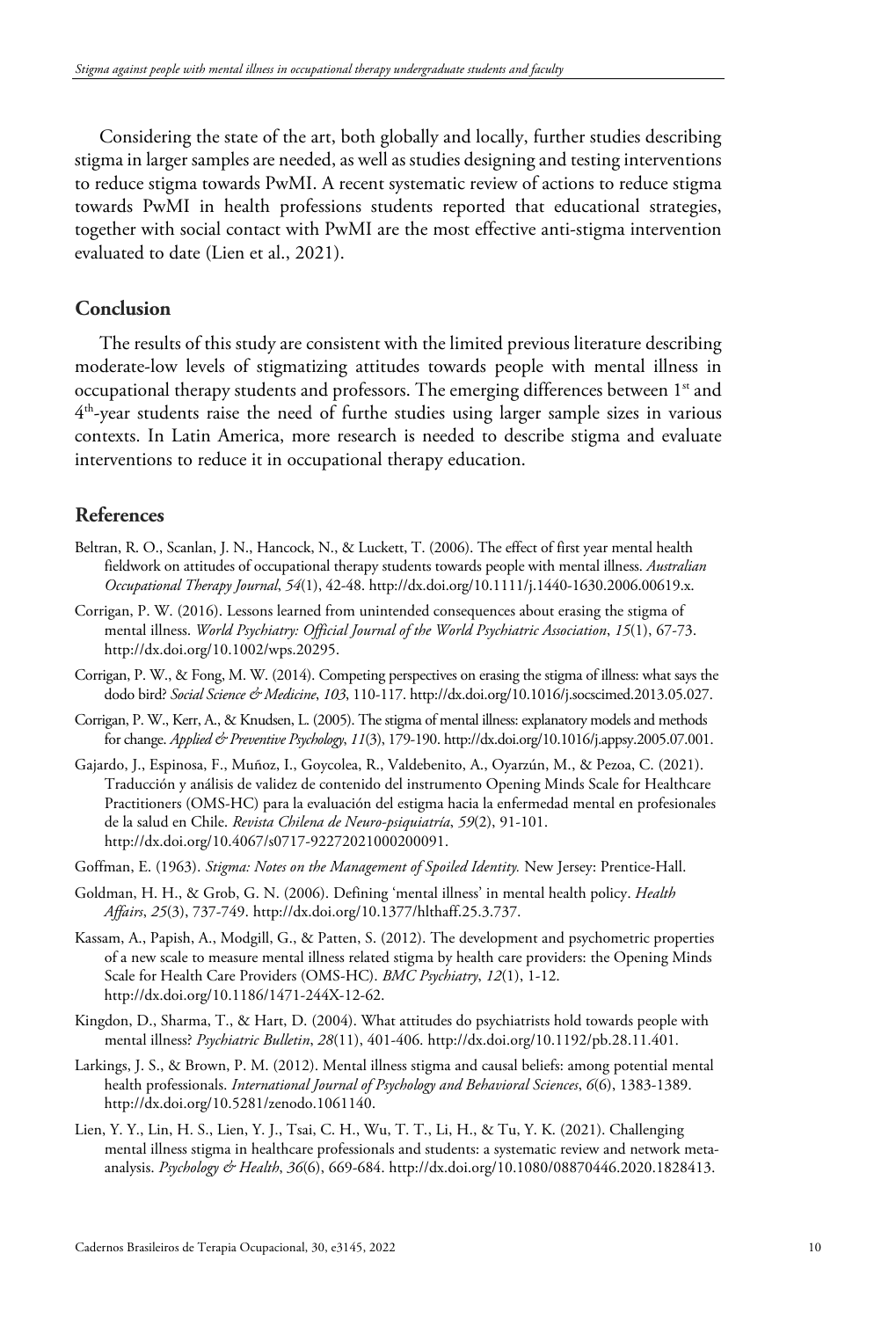- Link, B. G., Cullen, F. T., Struening, E., Shrout, P. E., & Dohrenwend, B. P. (1989). A modified labeling theory approach to mental disorders: an empirical assessment. *American Sociological Review*, *54*(3), 400-423. http://dx.doi.org/10.2307/2095613.
- Ma, H. I., & Hsieh, C. E. (2020). An anti-stigma course for occupational therapy students in taiwan: development and pilot testing. *International Journal of Environmental Research and Public Health*, *17*(15), 1-10. http://dx.doi.org/10.3390/ijerph17155599.
- Mascayano, F., Castro, W. L., Poblete, C. M., & Soza, C. M. (2015). Estigma hacia los trastornos mentales: características e intervenciones. *Salud Mental*, *38*(1), 53-58.
- Masedo, A., Grandón, P., Saldivia, S., Vielma-Aguilera, A., Castro-Alzate, E. S., Bustos, C., Xavier, M., Romero-López-Alberca, C., Pena-Andreu, J. M., & Moreno-Küstner, B. (2021). A multicentric study on stigma towards people with mental illness in health sciences students. *BMC Medical Education*, *21*(1), 1-11. http://dx.doi.org/10.1186/s12909-021-02695-8.
- McCabe, R., Skelton, J., Heath, C., Burns, T., & Priebe, S. (2002). Engagement of patients with psychosis in the consultation: conversation analytic study Commentary: Understanding conversation. *BMJ*, *325*(7373), 1148- 1151. http://dx.doi.org/10.1136/bmj.325.7373.1148.
- Minoletti, A., Galea, S., & Susser, E. (2012). Community mental health services in Latin America for people with severe mental disorders. *Public Health Reviews*, *34*(2), 1-23. http://dx.doi.org/10.1007/BF03391681.
- Modgill, G., Patten, S. B., Knaak, S., Kassam, A., & Szeto, A. C. (2014). Opening minds stigma scale for health care providers (OMS-HC): examination of psychometric properties and responsiveness. *BMC Psychiatry*, *14*(1), 1-10. http://dx.doi.org/10.1186/1471-244X-14-120.
- Ozelie, R., Panfil, P., Swiderski, N., & Walz, E. (2018). Hearing voices simulation: impact on occupational therapy students. *The Open Journal of Occupational Therapy*, *6*(4), 1-13. http://dx.doi.org/10.15453/2168-6408.1452.
- Querido, A., Tomás, C., & Carvalho, D. (2016). O estigma face à doença mental nos estudantes de saúde. *Revista Portuguesa de Enfermagem de Saúde Mental*, (spe 3), 67-72. http://dx.doi.org/10.19131/rpesm.0120.
- Ran, M. S., Hall, B. J., Su, T. T., Prawira, B., Breth-Petersen, M., Li, X. H., & Zhang, T. M. (2021). Stigma of mental illness and cultural factors in Pacific Rim region: a systematic review. *BMC Psychiatry*, *21*(1), 1-16. http://dx.doi.org/10.1186/s12888-020-02991-5.
- Sapag, J. C., Klabunde, R., Villarroel, L., Velasco, P. R., Álvarez, C., Parra, C., Bobbili, S. J., Mascayano, F., Bustamante, I., Alvarado, R., & Corrigan, P. (2019). Validation of the Opening Minds Scale and patterns of stigma in Chilean primary health care. *PLoS One*, *14*(9), 1-14. http://dx.doi.org/10.1371/journal.pone.0221825.
- Thornicroft, G., Rose, D., Kassam, A., & Sartorius, N. (2007). Stigma: ignorance, prejudice or discrimination? *The British Journal of Psychiatry*, *190*(3), 192-193. http://dx.doi.org/10.1192/bjp.bp.106.025791.
- Wagner, L. C., Geidel, A. R., Torres-González, F., & King, M. B. (2011). Cuidado en salud mental: percepción de personas con esquizofrenia y sus cuidadores. *Ciencia & Saude Coletiva*, *16*(4), 2077- 2087. http://dx.doi.org/10.1590/S1413-81232011000400007.
- Wahl, O. F. (1999). Mental health consumers' experience of stigma. *Schizophrenia Bulletin*, *25*(3), 467- 478. http://dx.doi.org/10.1093/oxfordjournals.schbul.a033394.

#### **Author's Contributions**

Jean Gajardo contributed to the study design, data analysis, writing, and manuscript review. Francisca Espinosa contributed to the study design, data collection, writing, and manuscript review. Rodrigo Goycolea contributed to the study design, data collection, writing, and manuscript review. Mónica Oyarzún contributed to the study design, data collection, and manuscript review. Irene Muñoz contributed to the study design, data collection, and